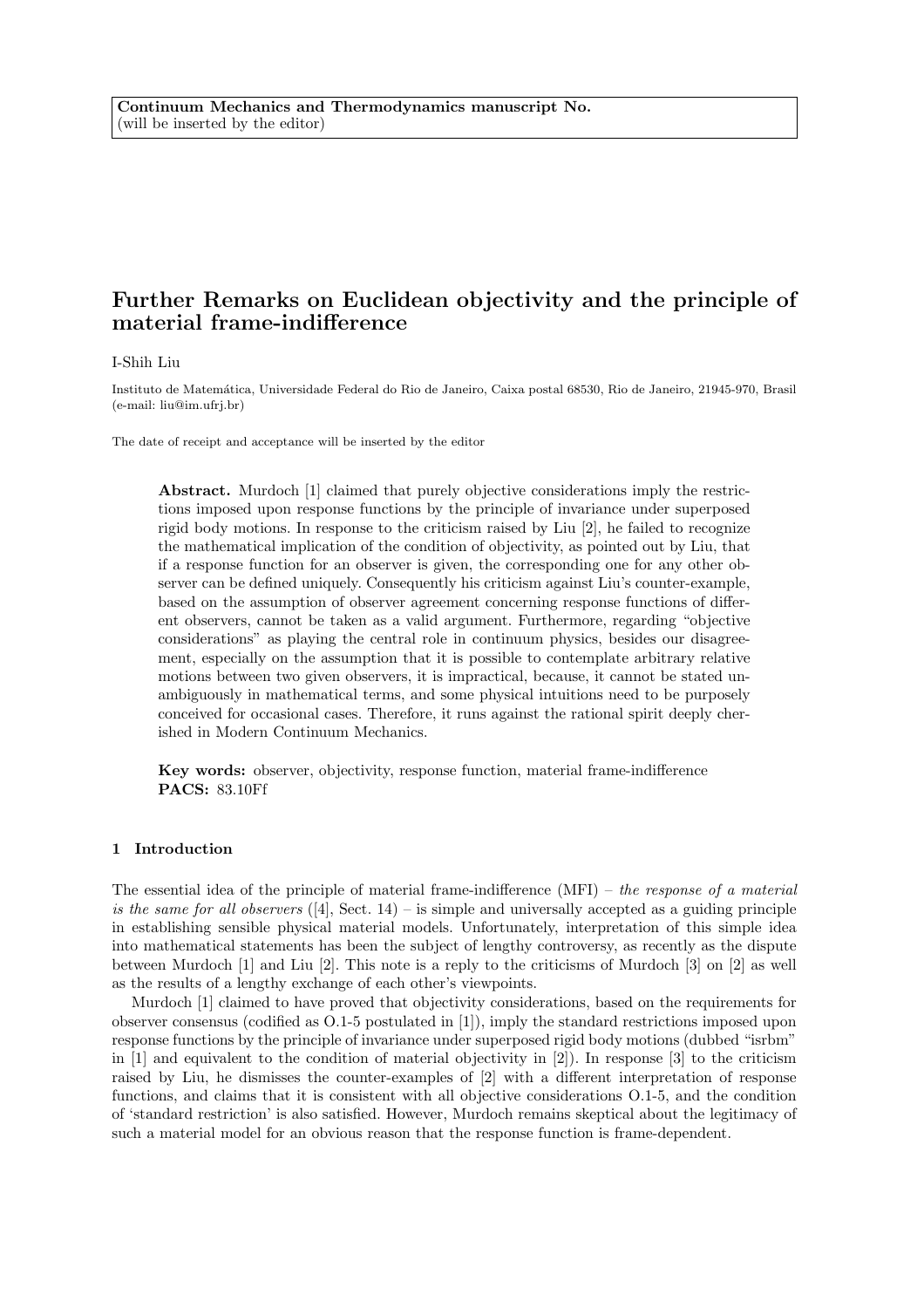On the other hand, with the different interpretation described in [3], although the example is consistent with all the objectivity considerations O.1-5, it does not satisfy the correct standard restriction to be derived later in Sect. 4.2. Therefore, it remains a counter-example from the viewpoint of Murdoch's interpretation.

The arguments against the counter-examples in the criticism [3] rest mainly on the assumption O.4 in [1], concerning observer consensus on the nature of any given ideal material. The criticism is innocuous, not only because the assumption O.4 is vaguely stated and hence does not render a clear mathematical interpretation, but also the assumption is superfluous. Indeed, it has been pointed out in [2] and will be emphasized in Sect. 4 that if the response function for an observer is given, the corresponding one for any other observer can be determined uniquely from the objectivity condition.

In [3], concerning one of the response function considered in [2] (Example 1, Sect. 5), Murdoch used it to amplify the tenet of the assumptions O.4 and O.5, for the existence of some other possibilities of the response function for other observers, other than the one that can be determined from the condition of objectivity from Liu's viewpoint. His arguments were based on the assumption that any observer can have "his/her choice of reference configuration". In Sect. 4.3, we shall see that the assumption is inconsistent with the condition of objectivity.

#### 2 Observer and frame of reference

Liu [2] regards a change of observer as a physical term for a change of frame of reference in (classical) space-time  $([4,5])$ . In [1,3], in addition to the usual change of frame of reference in (neo-classical) space-time ([6]), Murdoch imposes a set of metaphysical statements on a change of observer (notably, the assumptions O.4 and O.5). At least, there seems no disagreement between [1] and [2] that a change of observer entails a change of frame as its basic feature. The use of classical instead of neo-classical space-time is not central to the present discussions (see Remark 3 below).

For a change of observer from  $\phi$  to  $\phi^*$ , the bijective correspondence between x and  $x^*$  is defined as a Euclidean transformation,

$$
x^* = Q(t)(x - x_o) + c(t), \qquad t^* = t + a,
$$
\n(1)

for some  $x_o \in \mathcal{E}$ ,  $c(t) \in \mathcal{E}$ ,  $a \in \mathbb{R}$ , and some  $Q(t) \in \mathcal{O}$ , where  $\mathcal O$  is the group of orthogonal transformations on the translation space V of the Euclidean space  $\mathcal E$ . In other words, the observer  $\phi^*$  is in a time-dependent relative motion with respect to the observer  $\phi$ , with a relative translation  $c(t)$  of the origin  $x_o$  and a distance-preserving transformation  $Q(t)$ .

It is obvious that as long as the observer  $\phi^*$  is designated there is one and only one relative motion with respect to the observer  $\phi$ . Consequently, for two different observers  $\phi$  and  $\phi^*$ , that "it is possible to contemplate any number of relative motions of  $\phi^*$  with respect to  $\phi$ ", as stated in [1,3] for the proof of the assertion that objectivity considerations implies *isrbm*", is beyond our comprehension.<sup>1</sup>

Remark 1. Usually, for different observers, agreements on measurements of (experimental) results in length, time and other physical units<sup>2</sup> are of their major concern. Unlike Murdoch's embodiment of the assumptions on ideal material behaviors (O.4 and O.5) into the definition of change of observers, the traditional rendering of postulations concerning material behaviors, in Rational Continuum Mechanics, are formulated as independent hypotheses, such as the principles of determinism, local action, and material frame-indifference [4,5].

**Remark 2.** In the proof of Murdoch's assertion mentioned before, the transformation  $Q(t)$  involved in (1) is shown to be a product of the form  $Q_2^T Q_1$ . Since we disagree with the proof of this result, concerning the assumption that it is possible to contemplate any number of relative motions between

<sup>1</sup> A proof of the same assertion for the case of elastic materials is given in Sect. 2.3 of [3]. It is based on the same arguments employing two relative motions between two observers.

 $2 \text{ "The dimensional considerations are rarely presented in the change of observer, because they do not offer any peculiar.}$ difficulties in mechanics and may easily be included" (cited from the remark in [4], Sect. 17). Thus, I refrain myself from further commenting on the scaling discussion in Sect. 4 of [3].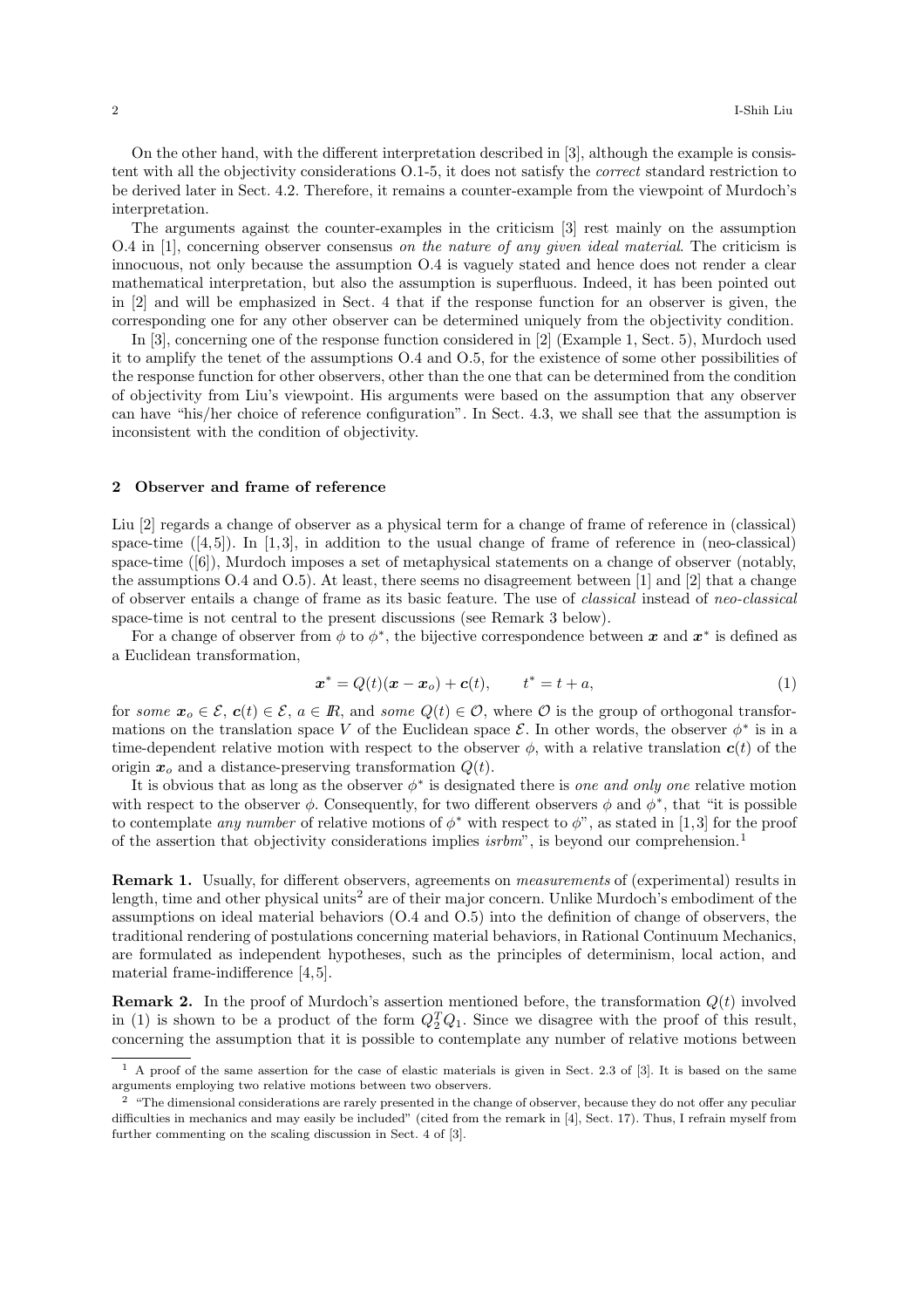two observers, the conclusion followed from this result that  $Q(t)$  must be a proper orthogonal transformation is void from our point of view. Consequently, the question of whether different observers should agree on the orientation of the corresponding vector spaces remains a question of choice. As for optically-active liquids, in our opinion, it is a question of whether, in his experimental measurements, an observer can or cannot detect the differences of material behaviors under left-handed or right-handed optically polarized light. In other words, it concerns the symmetry properties of materials (e.g., whether the symmetry group be a subgroup of the special linear group, i.e., the unimodular group with positive determinant), rather than a matter of agreement of orientation between different observers.

Remark 3. If neo-classical space-time is considered, then one should distinguish the Euclidean spaces  $\mathcal{E}$  and  $\mathcal{E}^*$  relative to different observers  $\phi$  and  $\phi^*$  respectively as noted in [1,3]. However, since the change of observer is an isometry that leaves distances unchanged, characterized by  $Q(t) \in L(V, V^*)$  as given in (1), the spaces  $\mathcal E$  and  $\mathcal E^*$ , and correspondingly, the translation spaces V and  $V^*$ , are isomorphic to each other, while the corresponding times t and  $t^*$  are related to the same intrinsic instant. Moreover, for any vector  $v \in V$ , there is one and only one vector  $v^* = Q(t)v \in V^*$ . Therefore,  $V^*$  can be regarded as the vector space  $\{Q(t)\mathbf{v} : \mathbf{v} \in V\}$  isomorphic to V. Accordingly, for any domain  $\mathcal{D}$ , a subspace in V or its tensor space  $V \otimes V$ , e.g.,  $Sym(V)$ , the corresponding domain  $\mathcal{D}^*$  in  $V^*$  or  $V^* \otimes V^*$  is well defined and is isomorphic to D. From these observations, the present formulation of the basic ideas in classical space-time can easily be adapted to a mathematically more elaborated but essentially equivalent one in neo-classical space-time.

## 3 Galilean invariance and Euclidean objectivity

In this section, we shall emphasize that the objectivity considerations for forces, and hence for the stress tensor, are independent of any postulation on material behavior.

Let s,  $u$ , and T be scalar-, vector-, (second order) tensor-valued functions respectively. If relative to a change of frame from  $\phi$  to  $\phi^*$  given by the Euclidean transformation (1),

$$
s(\phi^*) = s(\phi), \qquad \mathbf{u}(\phi^*) = Q(t)\,\mathbf{u}(\phi), \qquad T(\phi^*) = Q(t)\,T(\phi)\,Q(t)^T,
$$

then  $s$ ,  $u$  and  $T$  are called *objective* scalar, vector and tensor quantities, respectively, with respect to Euclidean transformations. Moreover, they are said to be objective with respect to Galilean transformation if the orthogonal tensor  $Q(t)$  is constant in time and  $c(t)$  is linear in time in the transformation (1). For simplicity, we write  $f = f(\phi)$  and  $f^* = f(\phi^*)$ , the value of f observed in  $\phi$  and  $\phi^*$  respectively.

It is known that the acceleration of a motion is not a Euclidean objective vector quantity but it is Galilean objective. It is also well-known that the equation of motion in inertial frames is required to be Galilean invariant. Therefore, if  $\phi$  is an inertial frame, and  $\phi^*$  is a frame differed from  $\phi$  by a Galilean transformation, then we have

$$
\int_V \rho \ddot{\mathbf{x}} \, dv = \int_V \rho \, \mathbf{b} \, dv + \int_{\partial V} \mathbf{t} \, da, \qquad \int_{V^*} \rho^* \ddot{\mathbf{x}}^* \, dv = \int_{V^*} \rho^* \mathbf{b}^* \, dv + \int_{\partial V^*} \mathbf{t}^* \, da,
$$

where V is a material region, b is the body force, and t is the surface traction in  $\phi$ , while the star-quantities are the corresponding ones in  $\phi^*$ . It is universally assumed that the mass density is a Euclidean objective scalar quantity,  $\rho^* = \rho$ , and since  $\ddot{x}^* = Q(t)\ddot{x}$  is Galilean objective, it follows by comparing the above two relations that the forces,  $\mathbf{b}^* = Q(t)\mathbf{b}$  and  $\mathbf{t}^* = Q(t)\mathbf{t}$ , must be, at least, Galilean objective vector quantities.

Furthermore, in order to be able to obtain the equation of motion in an arbitrary frame of reference, it is generally assumed that the forces  $\boldsymbol{b}$  and  $\boldsymbol{t}$  are, not only Galilean objective, but also Euclidean objective vector quantities. From this perspective, we emphasize that Euclidean objectivity of forces is an accepted hypothesis independent of any material behavior.

Remark 4. It follows from the above discussion that the Cauchy stress tensor is a Euclidean objective tensor quantity irrespective of any postulation on material behavior. Therefore, objectivity considerations are not essential in the formulation of the principle of material frame-indifference. The essential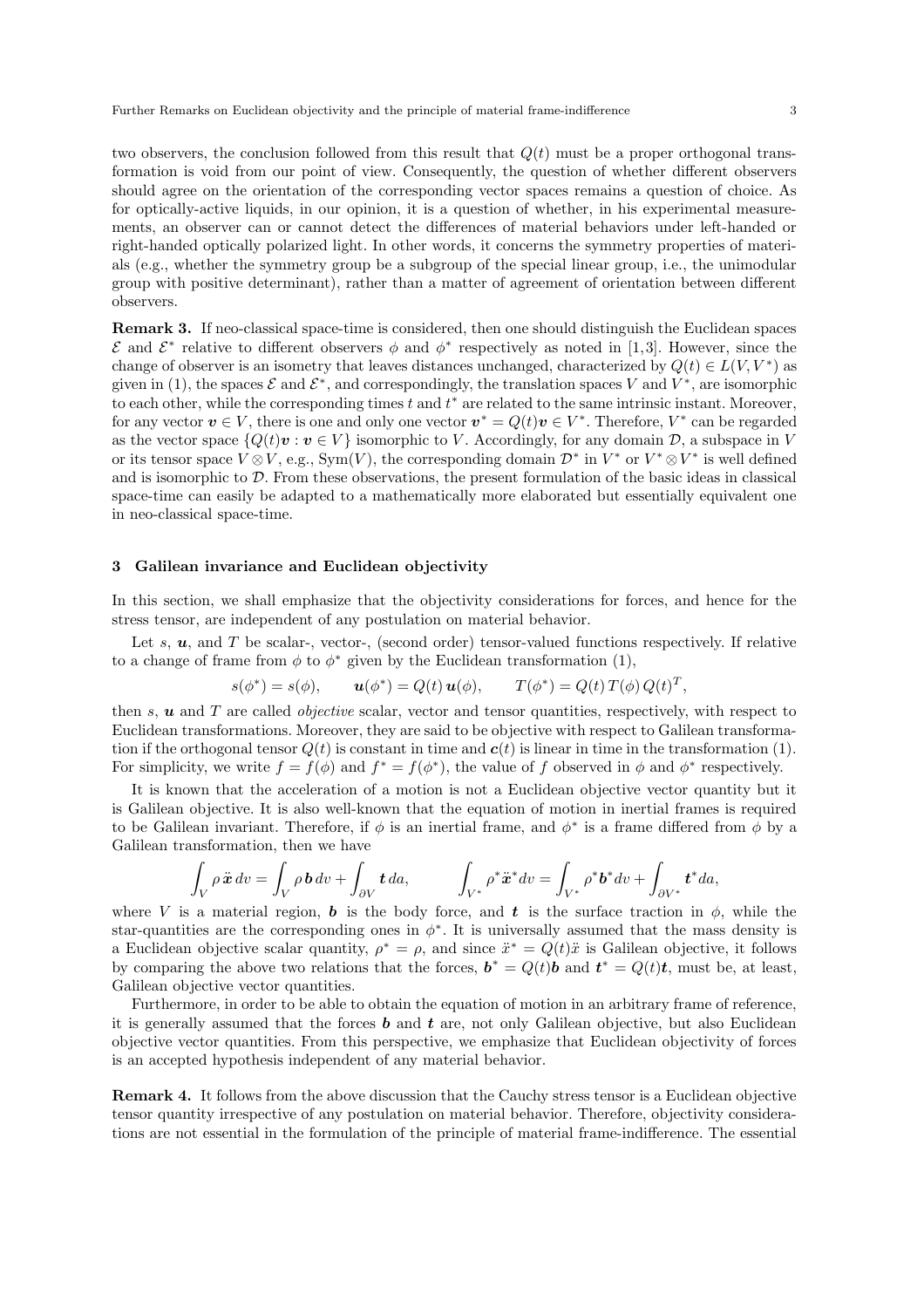idea that the response of a material is the same for all observers can be stated as form invariance of the response function for any *objective*<sup>3</sup> constitutive quantity (see e.g. the principle of MFI as stated in [5,7]) or in the version of invariance under superposed rigid body motions (as a consequence of objectivity and form invariance, referred to as the condition of material objectivity in [2] and the standard restrictions in [1]).<sup>4</sup>

## 4 Conditions of objectivity and the response function

Although it has been pointed out in [2], we shall emphasize again that once a response function is given for an observer, the corresponding response function for any other observer can be defined through the condition of objectivity uniquely. Consequently, there should be no requirement regarding how the response function be given for any other observer, like O.4 in [1]. For simplicity, only mechanical theory will be discussed. Constitutive theories involving thermodynamic properties, mixtures, porous media, electromagnetic effects, liquid crystals, and materials with micro-structures etc. have mostly been successfully formulated along the same rational manner in the literature.

Let  $T(X,t)$  be the value of the Cauchy stress tensor relative to the observer  $\phi$ . According to the principle of determinism [4], we postulate the constitutive equation as the following functional relation in the material description,

$$
T(X,t) = \mathcal{F}_{\phi}(X^t, X, t), \qquad X \in \mathcal{B}, \tag{2}
$$

where  $\chi^t : \mathcal{B} \times \mathbb{R}^+ \to \mathcal{E}$  is the past history of the motion, i.e.,  $\chi^t(Y, s) = \chi(Y, t - s)$  and in particular,  $\chi^t(X,0) = \boldsymbol{x} \in \mathcal{E}$  is the current position of the material point X at time t.<sup>5</sup> The dependence on X is to allow inhomogeneity of material body, while the inclusion of the present time  $t$  as a variable is intended for later discussions in Sect. 5.

Now, let  $\phi^*$  be an arbitrary observer in relative motion with respect to the observer  $\phi$  by a Euclidean transformation of the form (1), and  $T^*(X,t^*)$  be the Cauchy stress in  $Q^*$ . Since the Cauchy stress is a Euclidean objective tensor, we have

$$
T^*(X, t^*) = Q(t)T(X, t)Q(t)^T, \qquad X \in \mathcal{B},\tag{3}
$$

in which  $Q(t)$  is the orthogonal transformation associated with the relative motion of the observer  $\phi^*$ with respect to the observer  $\phi$ .

From the response function  $\mathcal{F}_{\phi}(\chi^t, X, t)$  for the observer  $\phi$  given in (2), and for the corresponding past history of motion  $(\chi^t)^*$  in  $Q^*$  given by

$$
\chi^*(Y, t^* - s) = (\chi^t)^*(Y, s) = Q(t - s)\big(\chi^t(Y, s) - x_o\big) + c(t - s), \qquad t^* = t + a,\tag{4}
$$

we have, by the use of the objectivity condition (3), that

$$
T^*(X, t^*) = Q(t) T(X, t) Q(t)^T
$$
  
=  $Q(t) \mathcal{F}_{\phi}(X^t, X, t) Q(t)^T$   
=  $Q(t^* - a) \mathcal{F}_{\phi}((Q^{t^* - a})^T((X^t)^* - c^{t^* - a}) + x_0, X, t^* - a) Q(t^* - a)^T$   
:=  $\mathcal{F}_{\phi^*}((X^t)^*, X, t^*).$  (5)

Therefore, we have defined the corresponding response function for the observer  $\phi^*$  as

$$
T^*(X, t^*) = \mathcal{F}_{\phi^*}\big((X^t)^*, X, t^*\big), \qquad X \in \mathcal{B},\tag{6}
$$

given by (5) uniquely, for any past history of motion  $(\chi^t)^*(Y, s) = \chi^*(Y, t^* - s)$ . Note that in general, the response function  $\mathcal{F}_{\phi^*}$  depends on the change of observer from  $\phi$  to  $\phi^*$  (characterized by  $Q(t)$ ,  $\mathbf{c}(t)$ ,  $\mathbf{x}_0$ , and a) in an explicit manner given in (5).

<sup>3</sup> For non-objective constitutive quantities (e.g., the total energy), since they are themselves observer-dependent, it would be absurd to require observer invariance for their response functions. Only their objective part (e.g., the internal energy) should be required to be independent of observers.

<sup>4</sup> I admit my misunderstanding concerning Footnote 1 in [2] on the interpretation of MFI in Chap. 6 of [8].

<sup>5</sup> There is no need to introduce a reference configuration in this formulation as demanded in (2.5) of [3]. The formulation in referential description is treated in Sect. 5 of [2].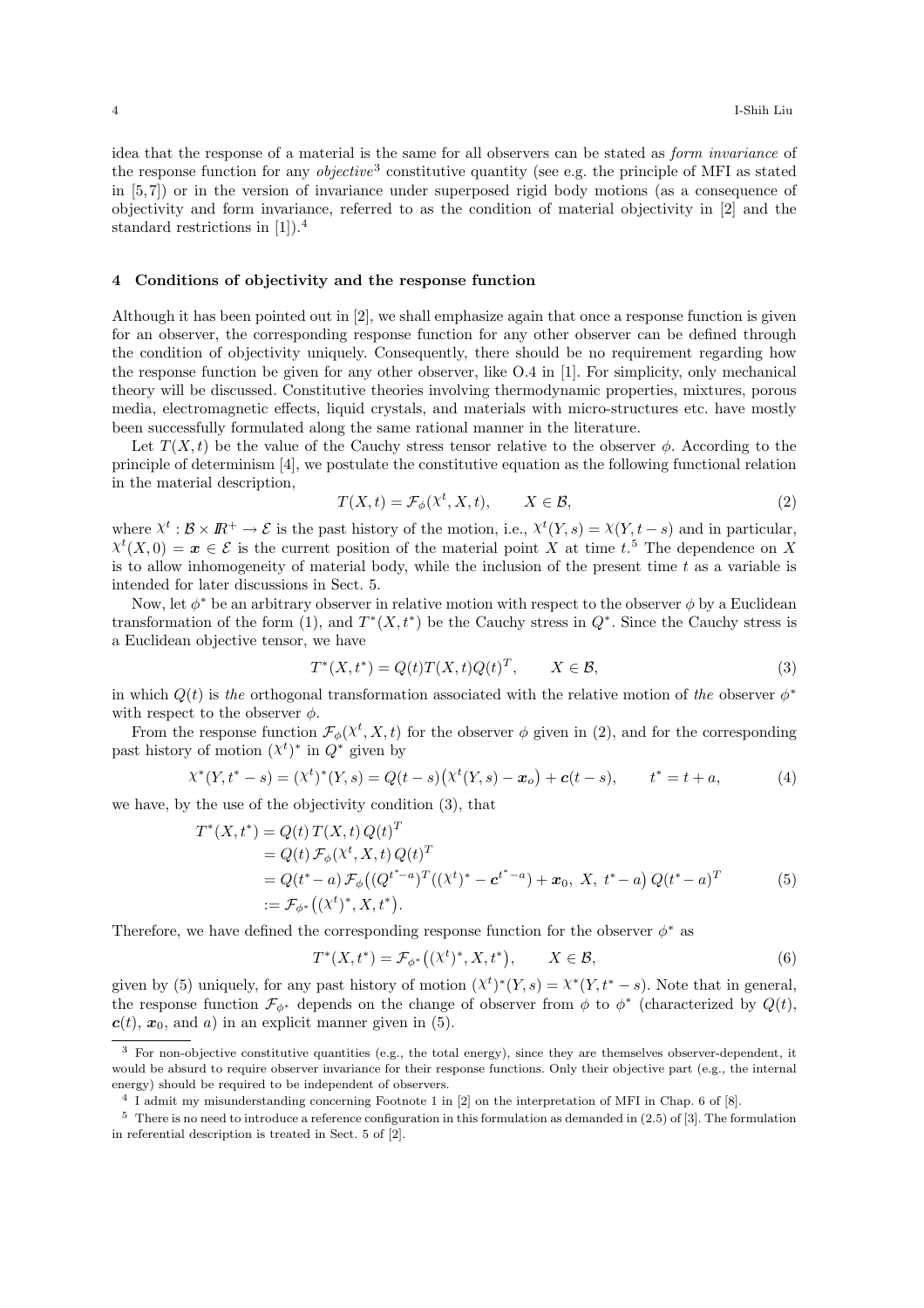Further Remarks on Euclidean objectivity and the principle of material frame-indifference 5

Concerning (2) and (6), both Murdoch (e.g.  $(3.5)$  in [1]) and Liu  $((3.4)$  in [2]) agree that the condition of objectivity can be expressed as

$$
\mathcal{F}_{\phi^*}\big((\chi^t)^*, X, t^*\big) = Q(t) \,\mathcal{F}_{\phi}\big(\chi^t, X, t\big) \, Q(t)^T, \qquad X \in \mathcal{B},\tag{7}
$$

for any motion history  $\chi^t$  and its corresponding  $(\chi^t)^*$  related by (4). While Murdoch regards it as an invocation of the requirements O.4 and O.5, Liu regards this condition as a (mathematical) definition of the response function for any other observer once it is given for one observer.

According to Liu's interpretation, from the mathematical point of view, it is redundant to make the assumption O.4 for observer agreements on the nature of ideal materials (in Murdoch's interpretation of O.4) that the corresponding response function should depend on the same corresponding list of variables (see (2.26) and (2.27) in [1]). The argument that because the observers may not be in communication with each other, it is impossible to mandate the response functions for other observers from the response function chosen by a given observer, is somehow misleading. It is meaningless to talk about a change of observer, if there does not exist a known relation (in prior agreements of space-time and perhaps other dimensional considerations) between the two observers, irrespective of whether they are in communication or not in the real world.

## 4.1 The counter-example

In order to illustrate this point, we shall return to the response functions given in the counter-example of [2]. Consider the constitutive relation of a material body relative to the observer  $\phi$  given by

$$
T(X,t) = \hat{T}(D) = \lambda(e \cdot De)I + \mu D,\tag{8}
$$

where  $\lambda$  and  $\mu$  are material constants, I is the identity tensor, D is the symmetric part of the velocity gradient, and  $e$  is a constant unit vector. Now consider a different observer  $\phi^*$ , related to the observer  $\phi$ by the relative motion associated with the orthogonal transformation  $Q(t)$ . Then we have (from (4))  $D^* = QDQ^T$  and from the objectivity condition (3), it follows that

$$
T^*(X, t^*) = QT(X, t)Q^T = Q\hat{T}(D)Q^T
$$
  
=  $Q(\lambda(e \cdot De)I + \mu D)Q^T$   
=  $\lambda(e \cdot (Q^T D^* Q)e)QQ^T + \mu Q(Q^T D^* Q)Q^T$   
=  $\lambda(Qe \cdot D^* Qe)I + \mu D^*.$ 

Therefore, we define from the above relation that

$$
T^*(X, t^*) = \hat{T}^*(D^*) := \lambda(e^* \cdot D^*e^*)I + \mu D^*,\tag{9}
$$

where  $e^* = Q(t)e$  depends on the change of observer.

Note that the response function  $\hat{T}$  is a function of D only because e is a fixed vector, and that  $e^*$ is not a fixed vector simply reflects the observer-dependence of the corresponding function  $\hat{T}^*(D^*)$ . It is obvious that the material objectivity condition (i.e., the standard restriction)

$$
\hat{T}(QDQ^T) = Q \hat{T}(D) Q^T,\tag{10}
$$

is not satisfied. Therefore, MFI is not satisfied and such a model does not make physical sense.

#### 4.2 Murdoch's criticism on the counter-example

Nevertheless, the criticism in [3] employs a different interpretation of response functions, based on observer consensus (codified as  $\dot{O}.1-5$ ), by regarding the vector  $e$  and  $e^*$  also as constitutive variables for  $\phi$  and  $\phi^*$  (see (3.1) and (3.6) of [3]) respectively, so that

$$
T(X,t) = \tilde{T}(D, e) = \lambda(e \cdot De)I + \mu D,
$$
  
\n
$$
T^*(X,t^*) = \tilde{T}^*(D^*, e^*) = \lambda(e^* \cdot D^* e^*)I + \mu D^*.
$$
\n(11)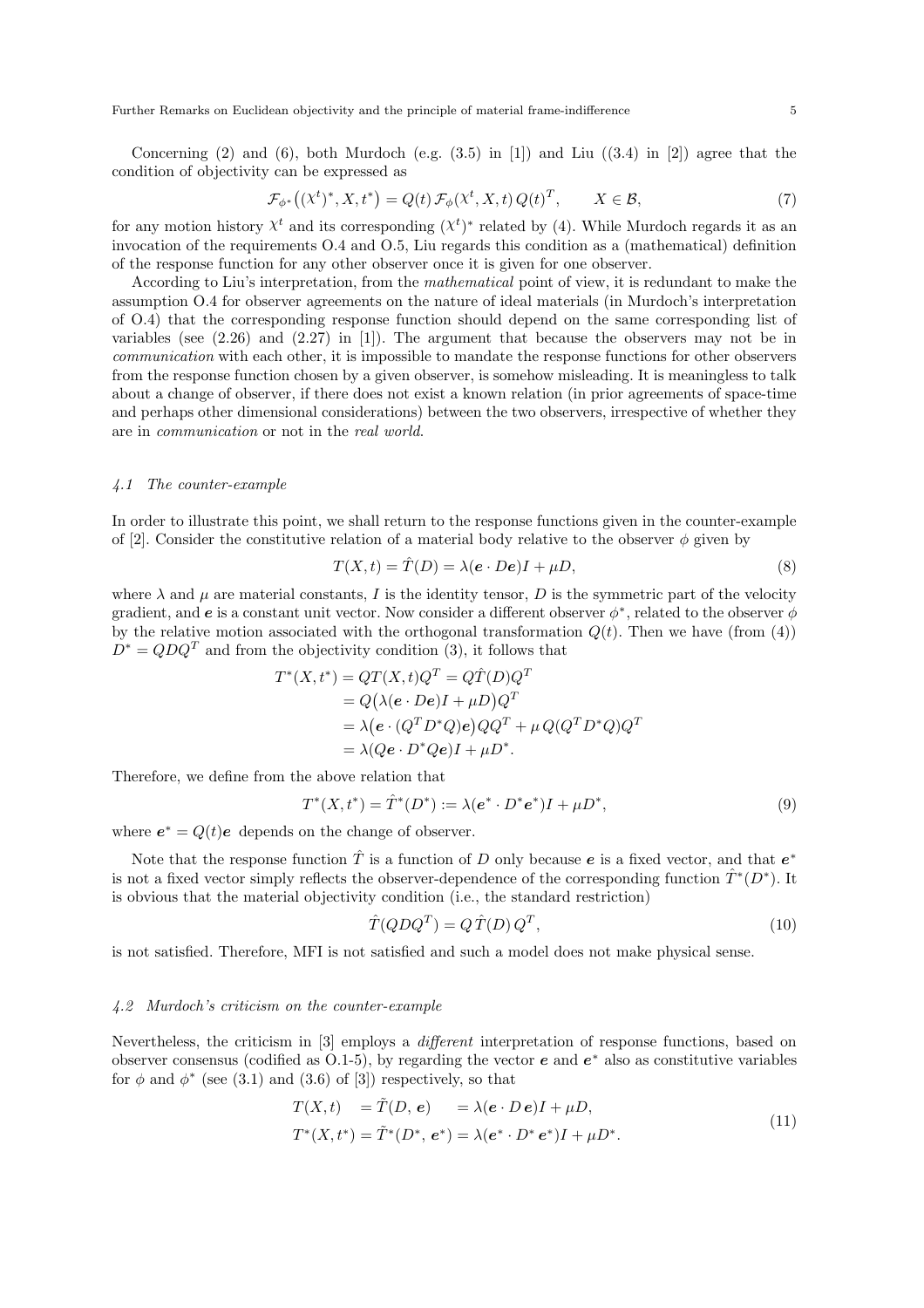6 I-Shih Liu

Then it is trivial to verify that

$$
\tilde{T}^*(D^*, e^*) = Q \tilde{T}(D, e) Q^T, \n\tilde{T}(Q D Q^T, Q e) = Q \tilde{T}(D, e) Q^T, \qquad \forall Q \in \mathcal{O}.
$$
\n(12)

"Accordingly, the material in question is consistent with all objective considerations O.1-5. Of course, this is a matter quite distinct from whether such a material exists" (as stated in  $[3]$ , Sect. 3.2) – We emphasize that the considerations O.1-5 do not require that the standard restriction be satisfied.

Indeed, the first equation of (12) is the condition of objectivity, and the second equation is regarded as the so-called *standard restriction* (see  $(3.2)$  in  $[3]$ ) – Therefore, the model would no longer be a counter-example as interpreted by Liu. Nevertheless, the fact that the response function depends on the rotation of the observer frame seems to bother Murdoch in whether this could be regarded as a sensible physical model, even though all his requirements of objective considerations are satisfied.

In some cases, such as the kinetic gas [9] and turbulence [10,11] , it has been suggested that the spin tensor of the observer frame relative to the inertial frame be allowed in an objective combination of the constitutive variables. Indeed, it would be justifiable if a change of frame involved only Galilean transformations, even though we have not adopted this viewpoint in the present discussion. The situation is similar in this example. However, the allowance of the rotation of the observer frame in the response function, on the other hand, would hardly have any reasonable justifications.

Now, let us return to the example given in  $(11)$  to see whether the *standard restriction* is really satisfied. Let us represent the response functions in the alternative form suggested by Murdoch in (3.7) of [3]:

$$
T(X,t) = \overline{T}(D,\phi;e) = \hat{T}(D,1;e) = \lambda(e \cdot De)I + \mu D,
$$
  
\n
$$
T^*(X,t^*) = \overline{T}(D^*,\phi^*;e) = \hat{T}(D^*,Q;e) = \lambda(Qe \cdot D^*Qe)I + \mu D^*.
$$
\n(13)

This is indeed a very clear and unambiguous notation indicating the explicit dependence of the observer frame. The objectivity condition can be easily verified, i.e.,

$$
\hat{T}(D^*,Q;\boldsymbol e)=\hat{T}(QDQ^T,Q;\boldsymbol e)=Q\,\hat{T}(D,1;\boldsymbol e)Q^T.
$$

This is the same as the conditions (12), in which like the first condition, the second one is nothing but the same condition of objectivity. It is not the so-called standard restriction as it appears to be.

On the other hand, that the response function is the same for all observers would require that

$$
\bar{T}(\cdot,\phi;\cdot) = \bar{T}(\cdot,\phi^*;\cdot) \quad \text{or} \quad \hat{T}(\cdot,1;\cdot) = \hat{T}(\cdot,Q;\cdot),\tag{14}
$$

which combines with the condition of objectivity leads to the condition of material objectivity – the standard restriction. It can be written as either one of the following conditions (note that the first one is nothing but the condition of material objectivity (10) in Liu's formulation):

$$
\hat{T}(QDQ^T, 1; e) = Q \hat{T}(D, 1; e)Q^T,
$$
\n
$$
\hat{T}(QDQ^T, Q; e) = Q \hat{T}(D, Q; e)Q^T.
$$
\n(15)

One can easily check that neither of these conditions is satisfied by the response functions given in (13). Therefore, the material model given in (13) is indeed a counter-example since it is consistent with all the objectivity consideration O.1-5 (as stated before), but it does not satisfies the standard restriction.

#### 4.3 Free choice of reference configuration for any observer?

In Sect. 3.4 of [3], the example of a transversely isotropic elastic material for the observer  $\phi$  given by

$$
T = \mathcal{H}(F) = s_0 I + s_1 F F^T + s_2 F n \otimes F n \tag{16}
$$

is used to see how it is considered from the viewpoint of [1]. The purpose is to amplify the tenet of O.4 and O.5 for the existence of some other possibilities of the response function for the other observer  $\phi^*$ , besides the one that can be determined from the condition of objectivity given in [2] by

$$
T^* = \mathcal{H}^*(F^*) = s_0 I + s_1 F^* F^{*T} + s_2 F^* \mathbf{n}^* \otimes F^* \mathbf{n}^*.
$$
 (17)

Such possibilities do not exist for the following reasons: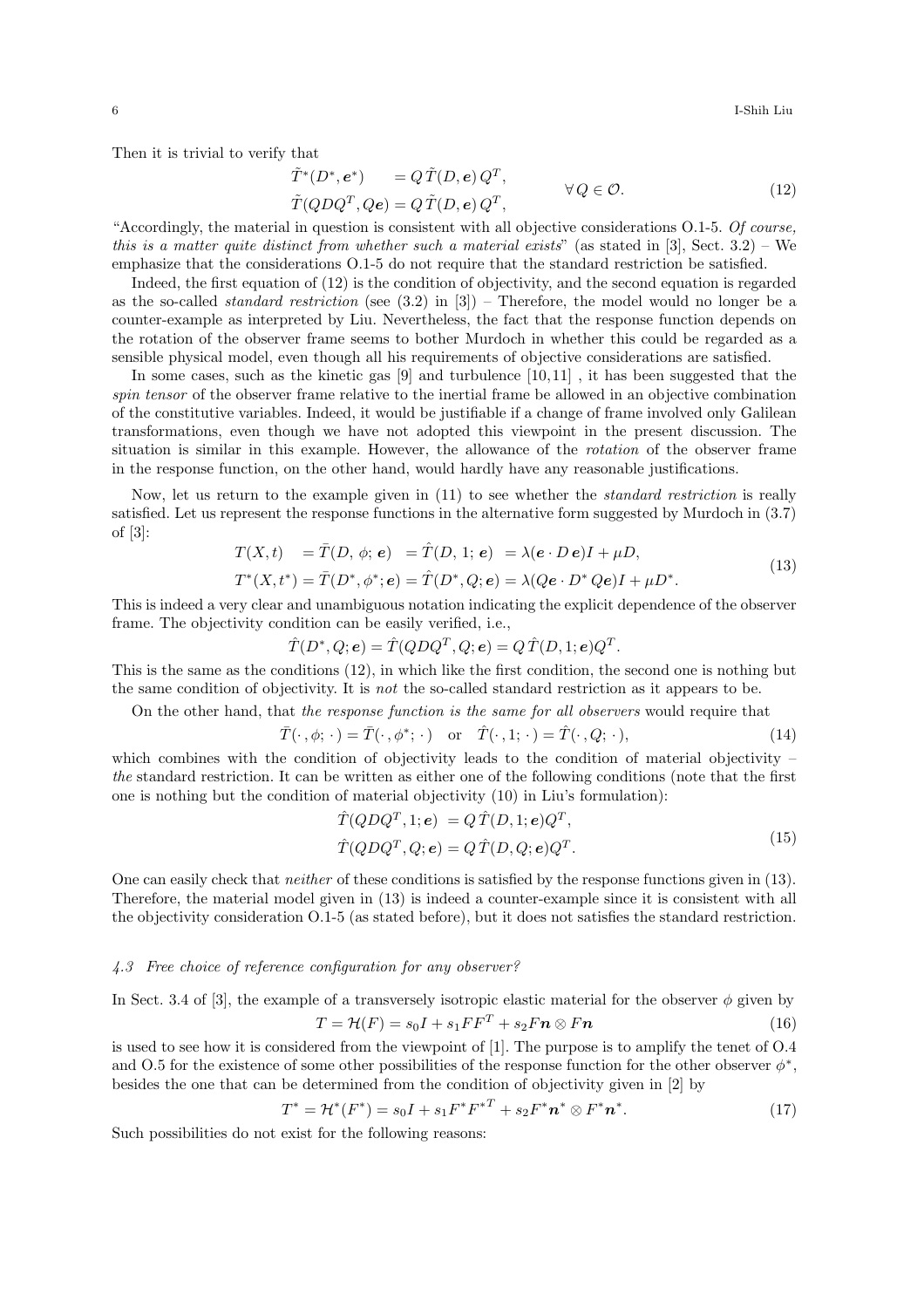Further Remarks on Euclidean objectivity and the principle of material frame-indifference 7

The transformation H in  $F^* = QFH^{-1}$  (see (3.12) of [3]), being the gradient of the mapping between the *corresponding* reference configurations for  $\phi$  and  $\phi^*$  at some instant must be an orthogonal transformation (as seen from Fig. 2 in [12] and Fig. 1 in [13]). Therefore, the polar decomposition of H should give  $V = I$  in (3.21) of [3]. Accordingly, it implies that there are no possibilities other than the one given by (17).

The other non-trivial possibilities given in [3] are consequences of the assumption that any observer can have "his/her choice of reference configuration" (see [3], Sect. 2.3).<sup>6</sup> In other words, two observers can arbitrarily choose their reference configurations "(unknown to [them] if they are not in communication)". Accordingly, the transformation  $H$  is an invertible linear map in general and not necessarily an orthogonal transformation.

However, from this example, we can see that arbitrary choice of reference configuration by each observer is clearly inconsistent with the condition of objectivity. Indeed, the condition (3.20) of [3],

$$
s_1 I + s_2 n \otimes n = H^{-1}(s_1^* I + s_2^* m^* \otimes m^*) H^{-T},
$$

which is a consequence of objectivity for all possible responses (the assumption  $(0.5)$ ), can not be satisfied by any invertible H for given  $s_1$  and  $s_2$ .<sup>7</sup> Therefore, the choice of the two reference configurations can not be arbitrary. The very effort of finding the solutions of this equation for possible non-orthogonal transformation H is a denial of the assumption of free choice of reference configuration. Furthermore, the non-trivial solutions are restrictions (depending on material properties) imposed on the possible choices of reference configurations for a pair of observers with respect to each other. Consequently, besides the usual prior agreements on space-time and other physical units, without *actual* communication between the observers it would be impossible to make the right choice of reference configurations, because it may depend on the material properties of the other observer (see e.g., Case 2: for  $V = \text{diag}(\lambda_1, \lambda_2, \lambda_3)$  with  $\lambda_2^2 = s_1 \lambda_1^2/(s_1 + s_2)$  in Sect. 3.4 of [3]).

## 5 Final remarks

The essential idea quoted at the very beginning that "the response of a material is the same for all observers" has not been clearly formulated by Murdoch. It is entailed in the requirements of observer consensus as the assumptions  $O.4$  and  $O.5$ . In particular, the assumption  $O.4$  – agreement upon "the nature of any given ideal material", is vaguely interpreted as the requirement that response functions with respect to different observers must depend on the same corresponding list of variables (see  $(2.26)$ ) and (2.27) in [1]). However, occasionally, it may require some reinterpretations to the choice of the "same corresponding list", as we have seen in the example with response functions (8), (9) and their reinterpretations in  $(3.1)$  and  $(3.6)$  of [3] mentioned in Sect. 4.2. Furthermore, it may also require some physical intuition in order to judge whether a hypothetical proposed material model would be one that makes physical sense.

Take as another example, the explicit dependence of the response function on current position of the motion  $x = \chi^t(X,0)$  and time t in (2). It can be proved that such dependence is not allowed from the condition of material objectivity – i.e., the condition (7) together with  $\mathcal{F}_{\phi^*} = \mathcal{F}_{\phi}$  (see e.g., [5,7]). However, it cannot be proved by the objectivity considerations O.1-5 alone<sup>8</sup> (including the condition of objectivity (7) but not the standard restrictions), and perhaps, in order to exclude the possible dependence as one would expect, some other arguments would have to be conceived. Arguments such as these (either right or wrong is irrelevant here), not only require some physical intuitions purposely conceived for occasional cases, but also show that the assumption O.4 cannot be stated unambiguously in mathematical terms. Furthermore, the generality of a principle cannot be proved merely by examples, such as elastic materials, viscous fluids, and some others considered in [1].

Therefore, regarding the viewpoint of objectivity considerations O.1-5 as a guiding principle in continuum physics, besides our disagreement, especially on the assumption, that it is possible to contemplate arbitrary relative motions between two given observers, used as his essential arguments in the

<sup>6</sup> It is interesting to note that, in [12], this assumption is not adopted, as depicted in Fig. 2 and the expression (2.9). <sup>7</sup> It is easier to see from the example:  $T = s_1 B$  and  $T^* = s_1^* B^*$ . The objectivity requires that  $s_1^* B^* = s_1 Q B Q^T$ ,

which cannot be satisfied for any invertible H. Note that  $B^* = QFH^{-1}H^{-T}F^TQ^T \neq QBQ^T$  unless H is orthogonal. <sup>8</sup> See Sect. 5.1 concerning Remark 9 of [3]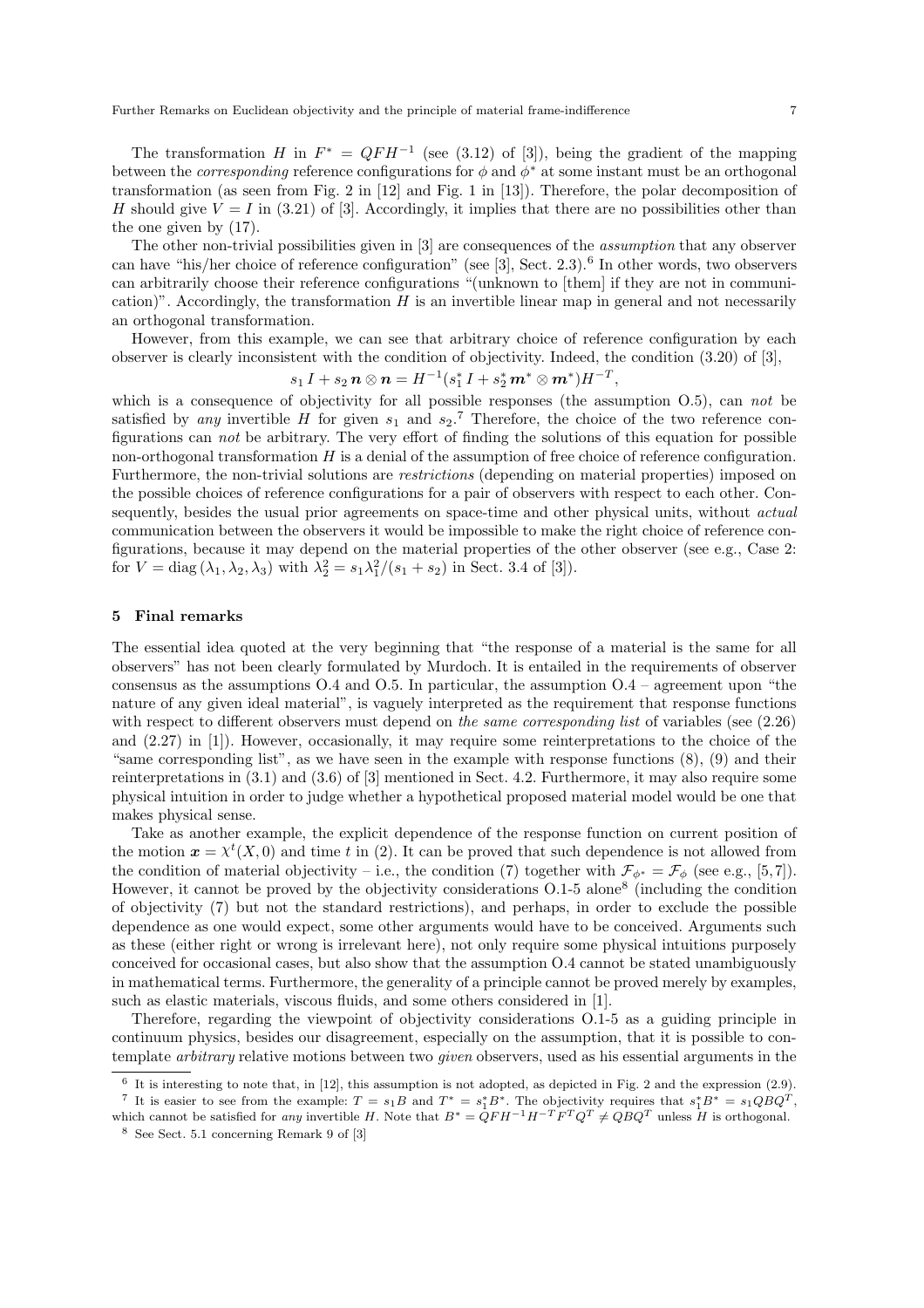proofs, it is impractical, because relying on physical arguments and intuitions rather than mathematical reasoning run against the rational spirit deeply cherished in Modern Continuum Mechanics.

On the other hand, as we have pointed out that corresponding to any response function proposed for one observer, the response function for any other observer can be defined through the objectivity condition uniquely, therefore, in practice, it is the condition of material objectivity (referred to as standard restrictions in [1]) that imposes restrictions on the candidate response functions, and more importantly, with simple mathematical reasoning, it is capable of delineating classes of physically legitimate materials, in the sense that the response of a material is the same for all observers.

## 5.1 Remark on explicit dependence of position and time

In response to the criticism concerning the explicit dependence of the current position and time mentioned above, an analysis (as Remark 9) is added in [3]. It considers response functions of the form  $(3.28)^9$  and  $(3.29)$  relative to observer O and O<sup>\*</sup> respectively (the numbering referred to the equations in [3]),

$$
T(\boldsymbol{x},t) = \hat{T}(\boldsymbol{x},t), \qquad T^*(\boldsymbol{x}^*,t^*) = \breve{T}^*(\boldsymbol{x}^*,t^*).
$$

The objectivity condition (2.2) requires that the relation (3.33) holds,

$$
T^*(\boldsymbol{x}^*,t^*) = Q(t)T(\boldsymbol{x},t)Q(t)^T.
$$

The purpose is to prove that the response functions  $\hat{T}$  and  $\check{T}^*$  must be independent of current position x and time t.

The analysis in [3] employs the *assumption* of arbitrary relative motions between observers O and  $O^*$  and from the objectivity condition  $(3.31)^{10}$  proves that both  $\hat{T}$  and  $\check{T}^*$  must be constant functions, which is a contradiction to (3.33) since  $T^*$  depends on  $Q(t)$  yet is constant in time. If this argument is correct<sup>11</sup>, then the *assumption* must be false and independence of position and time has not been proved. It is interesting to note that this conclusion seems to disclaim the validity of arbitrary relative motions between observer pairs.

We understand that the above conclusion could not possibly be appreciated by Murdoch who regards the assumption as a valid one in the first place. Therefore, in [3], it concludes from this contradiction that "material response of the form (3.28) is ruled out".

Independent of whatever conclusions, the main disagreement between Murdoch and Liu comes down to the same arguments as before – the validity of the assumption that it is possible to contemplate arbitrary relative motions between two observers, a key issue of the present dispute.

#### 5.2 Remark on "a key modelling issue"

In Sect. 4 of [3], it states that "constitutive relations  $\cdots$  can be shown (by the reasoning of [1], which invokes O.4 and O.5 and accordingly different hypothetical relative motions of observer pairs ) to imply isrbm  $\cdots$ . Indeed, Murdoch employs the key assumption that it is possible to have different relative motions between two given observers in his proofs of the above statement and his claim that "Liu's result [the condition of material objectivity] follows from O.4 and O.5 without [the form-invariance] assumption (2.4)" (from (a) of Sect. 2.3 in [3]), as well as many other related conclusions, such as the one concerning the explicit dependence of response function on the current position and time, and (iii), (iv) of Concluding Remarks in Sect. 6 of [3].

<sup>&</sup>lt;sup>9</sup> We do not suggest response function of the form (3.28), instead, we mean the explicit dependence of  $x$  and  $t$  among other quantities associated with the motion history as given in (2) of Sect. 4. Nevertheless, the simple example (3.28) serves the purpose of this discussion.

<sup>&</sup>lt;sup>10</sup> Note that (3.31) establishes the relation between the two functions  $\hat{T}$  and  $\check{T}^*$  for the two (given) observers O and  $O^*$ respectively, similar to the relation (5) in Sect. 4.

<sup>&</sup>lt;sup>11</sup> In fact, it is not necessary a contradiction to (3.33), since it implies that  $T = T^* = \alpha I$  for some constant  $\alpha$ , which would have proved the independence of  $x$  and  $t$ .